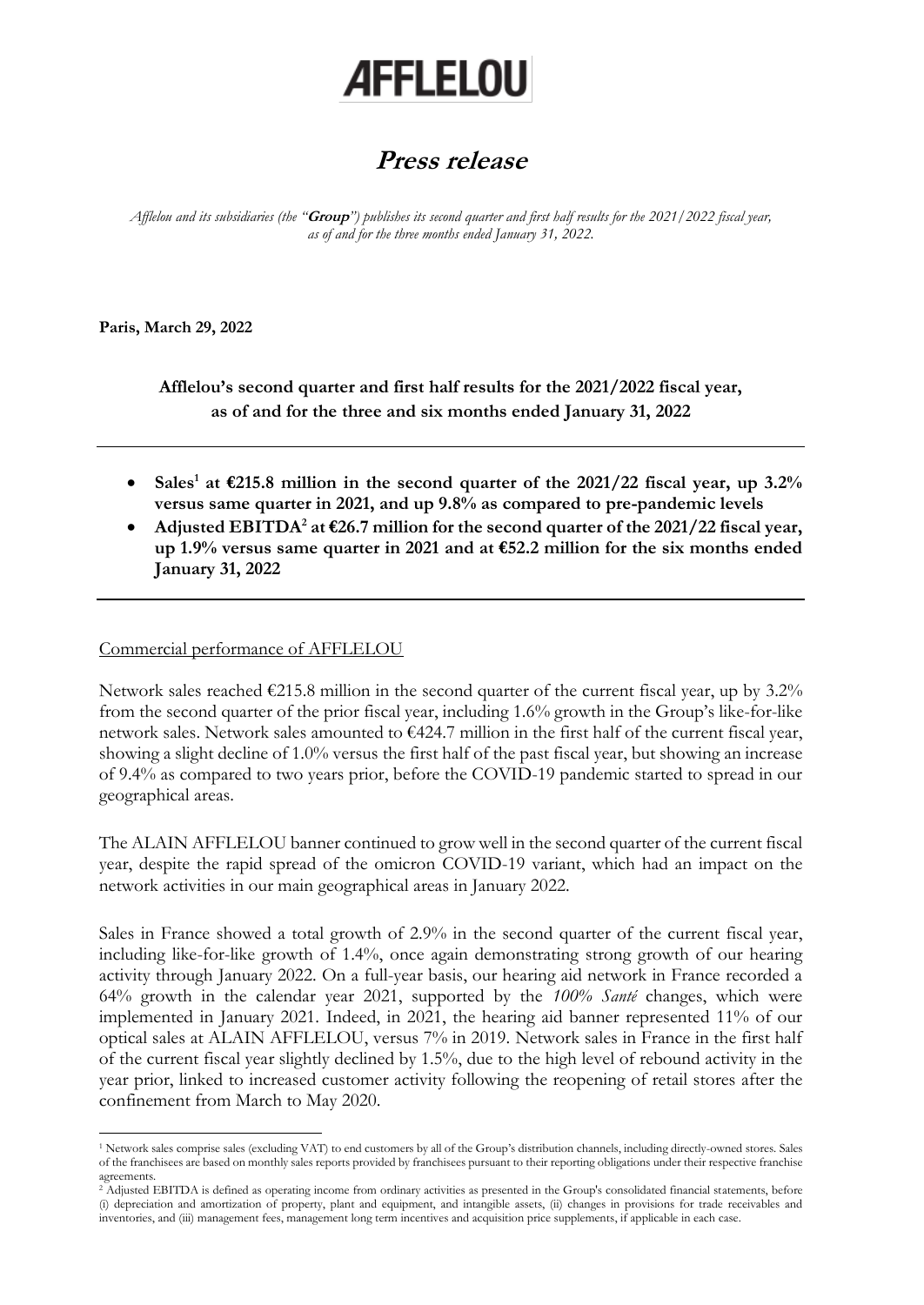Network sales in Spain showed a 3.4% and 0.4% growth in the second quarter and the first half of this fiscal year, respectively. As was the case in France, the spread of the COVID-19 omicron variant impacted our activity and sales in December 2021 and January 2022. However, the variant's impact on our period-over-period comparison is mitigated by the fact that our Spanish sales were negatively affected in January 2021 by a heavy snowfall episode in the Madrid region.

Finally, our sales in our Other countries segment grew by 6.0% and 2.0% in the second quarter and the first half of this fiscal year, respectively, driven by good performance in our two main networks in Belgium and Switzerland.

As of January 31, 2022, the Group had 1,446 stores in its network, reflecting a net increase of eleven stores as compared to January 31, 2021. Our store network evolution over the period demonstrated solid growth through the addition of 24 historical banner stores, while our perimeter was simultaneously reduced by our discount banner in France.

### Financial performance of AFFLELOU

Adjusted EBITDA showed a growth of 1.9% in the second quarter of the current fiscal year at €26.7 million as compared to €26.2 million for the same period in the prior fiscal year, consistent with our network activity. Adjusted EBITDA slightly declined by 0.3% to €52.2 million in the first half of the current fiscal year as compared to €52.4 million in the prior fiscal year, when our activity benefitted from increased customer activity following the reopening of all retail activities postconfinement measures.

In France, Adjusted EBITDA was €21.7 million for the second quarter of the current fiscal year, which was 1.9% higher than in the previous fiscal year, despite the impact of the COVID-19 omicron variant spread affecting the retail activities in locations usually benefitting from large footfall, such as malls and tourist areas. In Spain, Adjusted EBITDA grew by €0.1 million to €4.2 million in the second quarter of the current fiscal year, which was also consistent level with our network activity. Finally, Adjusted EBITDA in our Other countries was stable at €0.8 million in the second quarter of the current fiscal year as compared to the year prior.

The cash flows in the first half of the fiscal year were affected by a few exceptional items, including (i) the buyback of two franchisee perimeters accounting collectively for 20 stores, (ii) the reimbursement of convertible bonds for €11.5 million, and (iii) expenditures related to increasing our exclusive products inventories before the Chinese New Year. On a whole, our net debt represented €526.8 million as of January 31, 2022, which remained at a close level when compared to the end of the past fiscal year.

Alain Pourcelot, CEO of Afflelou Group stated "*Our network sales continued to grow well, showing an increase of 9.4% in the first half of the current fiscal year, versus the same period two years ago, before the COVID-19 troubles started. One may also notice the remarkable growth at our hearing aid banner, which represented 11% of the ALAIN AFFLELOU optical sales in France in 2021, with a growing footprint of 325 points of sales, and large headroom and synergies to grow along with the 782 Alain Afflelou optical stores in France. Following this rapid rise, we now intend to roll out the hearing aid business in the other countries, starting in March with a nationwide communication campaign in Spain."* 

#### **About Afflelou:**

Founded in Bordeaux in 1972 by Alain Afflelou, the Group is one of Europe's leading franchisors of optical products and hearing aids. In 2019, the Group operated the largest franchise network of optical products (in terms of store numbers) and the Alain Afflelou banner ranked third in France with a 10% market share (in terms of store numbers), in a historically fragmented market that includes many independent retailers. The Group has a long-standing presence in France, but also a strong foothold in Spain,